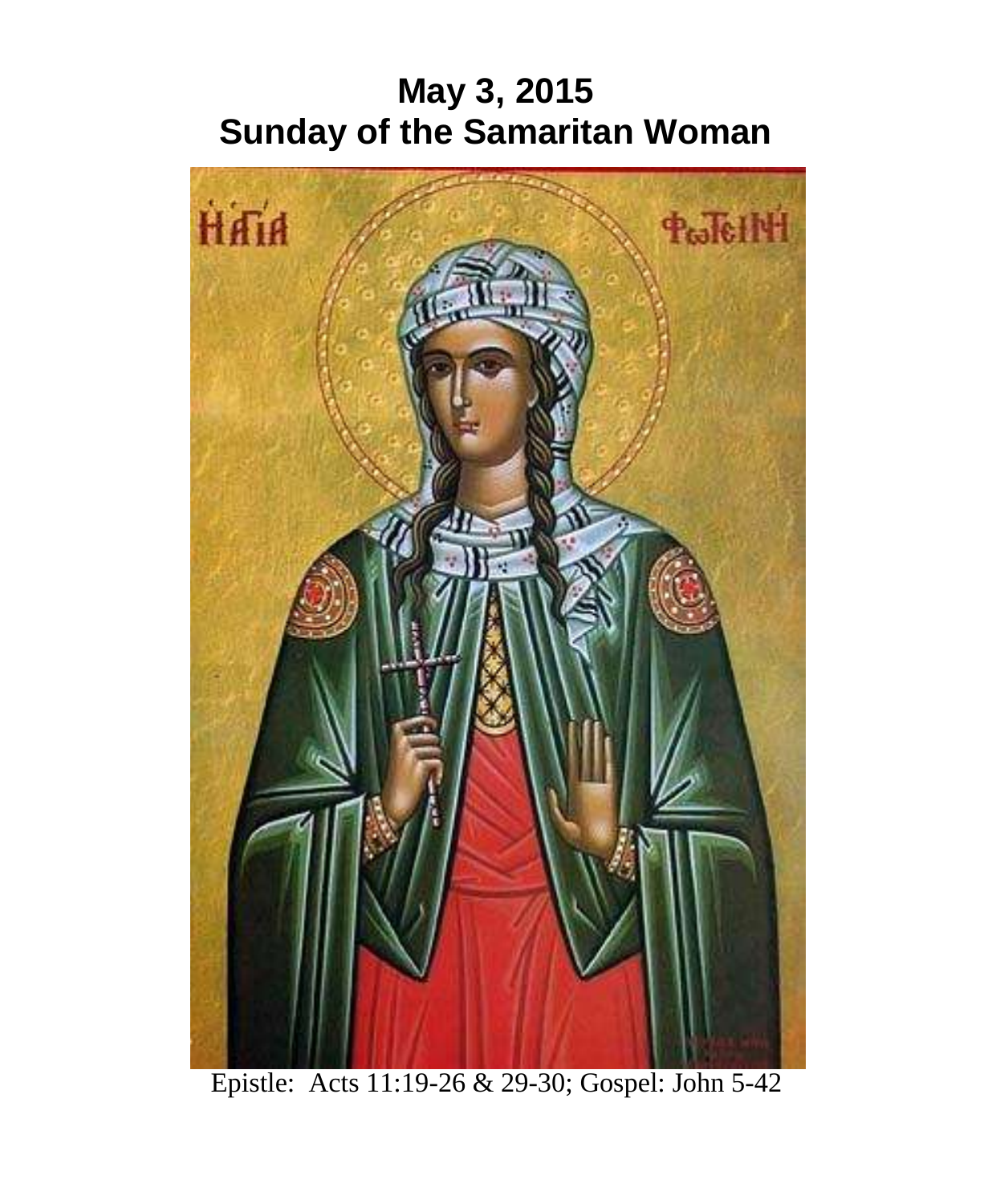#### **Holy Protection of Mary Byzantine Catholic Eparchy of Phoenix Our Lady of Perpetual Help Byzantine Catholic Church Bishop: His Grace Bishop Gerald Dino**

Father Artur Bubnevych, Pastor Father Christopher Zugger (pastor emeritus) Rectory (505) 268-2877 (505) 256-1787 [Frchris.zugger@gmail.com](mailto:Frchris.zugger@gmail.com) [abbaolph@gmail.com](mailto:abbaolph@gmail.com) www.frchriszugger.com

1837 Alvarado Dr. NE Albuquerque, New Mexico 87110 Parish Office: (505) 256-1539 Fax: (505) 256 1278 www.olphnm.org

#### **SCHEDULE:**

**Sunday:** Rosary 8:30 am Festal Matins 9:00 am Divine Liturgy 10 am

Monday, Divine Liturgy 9 am Tuesday, Divine Liturgy 9 am Wednesday OLPH Devotions, 5:30 pm Divine Liturgy 6 pm Friday, Divine Liturgy 6 pm **Saturday**: Great Vespers 5:00 pm Divine Liturgy 6:00 pm

**OFFICE HOURS:** Monday - Friday: 10 am – 4 pm Thursday OFF

**Parish Advisory Board Members:** Dorothy Curl, Dave Dark, Lubomyra Kmetyk, Brian Fitzpatrick, Harry DeLap

**Parish Finance Council Members:** Matthew Blain & Eva Schuler

**Confession Schedule (Mystery of Reconciliation):** 9:30-9:50 am on Sundays, after weekday Liturgies, or by appointment with Father

**Mysteries of Baptism/Chrismation/Eucharist:** Must be arranged three months in advance. (Pre-Jordan requirement)

**Mystery of Crowning (Matrimony):** Must be arranged six months in advance (Pre-Cana requirement)

**Sick and Shut-Ins:** It is the family's responsibility to notify the parish office when a parishioner is in the hospital or confined to home because of sickness or old age. Father will bring the confined person the Holy Mysteries on a regular basis. It is recommended that one receive the Anointing of the Sick before any major surgery. Please don't let the priest be last to know that someone is ill!

**Eastern Christian Formation Program**: All grades meet every Sunday after Liturgy for 45 minutes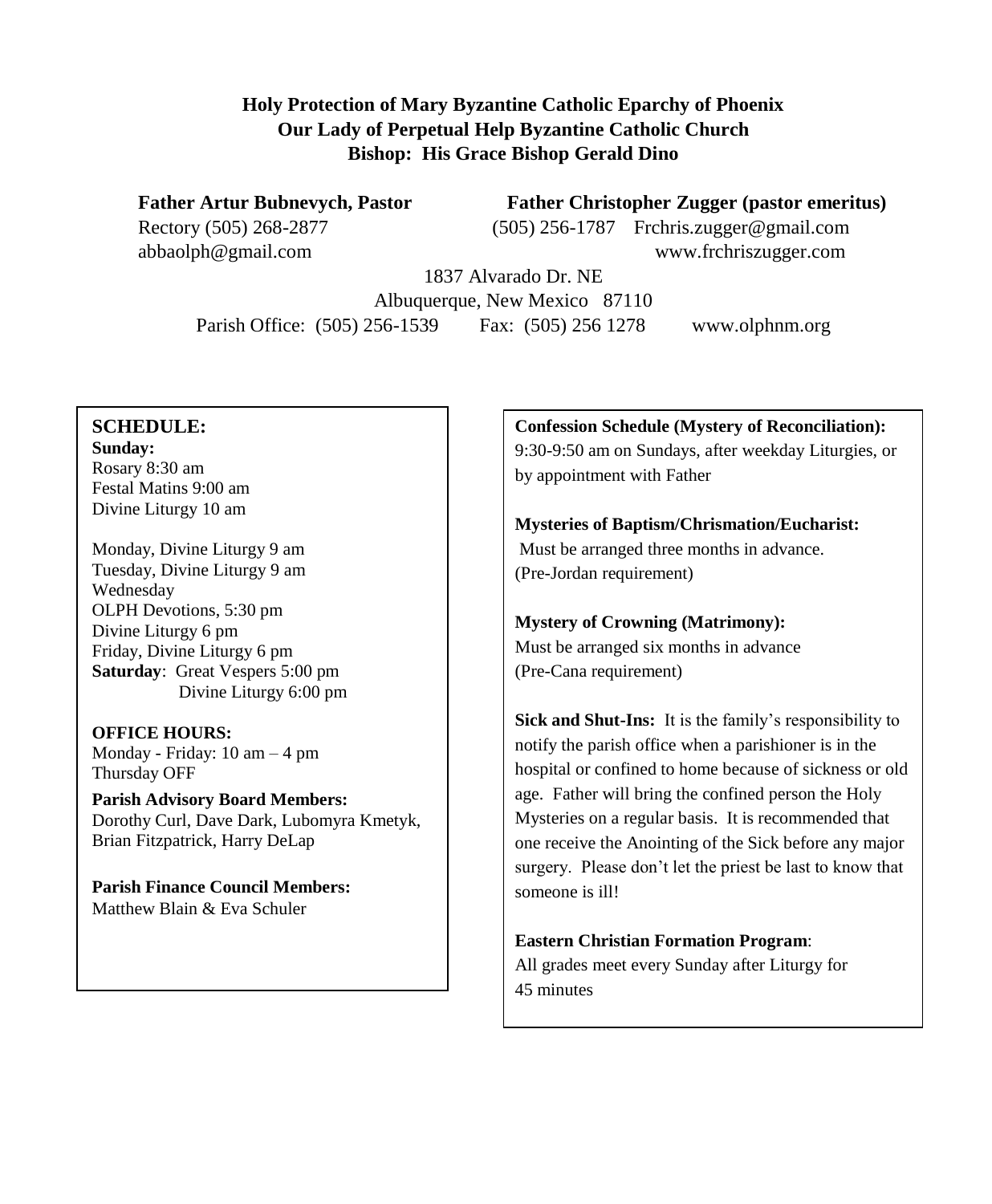Welcome to our Church! If you are looking for a spiritual home, contact Father Artur or the office staff for more information. God bless you.

| <b>Today</b>    | $8:30$ am<br>9:00 am                                                               | Rosary<br><b>Festal Matins</b>                                                                                                      |  |  |  |  |
|-----------------|------------------------------------------------------------------------------------|-------------------------------------------------------------------------------------------------------------------------------------|--|--|--|--|
| Canned<br>Goods | 10:00 am                                                                           | Divine Liturgy for Parish Family & Friends<br>Fr. Chris: +Aaron Kuper by M/M Richard Jacobs                                         |  |  |  |  |
| Collection      | <b>Eternal Lamp</b>                                                                | Open                                                                                                                                |  |  |  |  |
| <b>Monday</b>   | <b>Pelagia Martyr</b>                                                              |                                                                                                                                     |  |  |  |  |
| May 4           | $9:00$ am                                                                          | Epistle: Acts 12:12-17; Gospel: John 8:42-51<br>Divine Liturgy; Blessings on Fr. Jurei Terek on his 40 <sup>th</sup><br>Anniversary |  |  |  |  |
|                 | 7:00 pm                                                                            | Fr. Chris: +Diane Sullivan by Gloria Macy<br>Knights of Columbus meeting                                                            |  |  |  |  |
| <b>Tuesday</b>  | <b>Irene Great-Martyr</b>                                                          |                                                                                                                                     |  |  |  |  |
| May 5           | Epistle: Acts 12:25-13-12; Gospel: John 8:51-59                                    |                                                                                                                                     |  |  |  |  |
|                 | $9:00$ am                                                                          | Divine Liturgy; Lowe Family by Pam Pettit<br>Fr. Chris: +James Vigil by M/M Richard Jacobs                                          |  |  |  |  |
| Wednesday       | <b>Job Venerable</b>                                                               |                                                                                                                                     |  |  |  |  |
| May 6           |                                                                                    | Epistle: Acts 13:13-24; Gospel: John 6:5-14                                                                                         |  |  |  |  |
|                 | 5:30 pm                                                                            | <b>OLPH Devotions</b>                                                                                                               |  |  |  |  |
|                 | 6:00 pm                                                                            | Divine Liturgy; +Alexander Kartsub by Maria Kartsub<br>Fr. Chris: +Joanne Ukena by M/M Richard Jacobs                               |  |  |  |  |
| <b>Thursday</b> |                                                                                    | Appearance of the Sign of the Cross                                                                                                 |  |  |  |  |
| May 7           | Epistle: Acts 14:20-15:4; Gospel: John 9:39-10                                     |                                                                                                                                     |  |  |  |  |
| <b>Friday</b>   | <b>John Apostle &amp; Evangelist</b>                                               |                                                                                                                                     |  |  |  |  |
| May 8           |                                                                                    | Epistle: 1 John 1:1-7; Gospel: John 19:25-27 & 21:24                                                                                |  |  |  |  |
| Abstinence      | $6:00$ pm                                                                          | Divine Liturgy; Blessing on Alexander Kartsub and his                                                                               |  |  |  |  |
|                 |                                                                                    | Family by Maria Kartsub                                                                                                             |  |  |  |  |
|                 |                                                                                    | Fr. Chris: +Thomas Bayus                                                                                                            |  |  |  |  |
| <b>Saturday</b> | Translation of the Relics of Nicholas of Myra Bishop                               |                                                                                                                                     |  |  |  |  |
| May 9           | Epistle: Acts 15:35-41; Gospel: John 19:25-27& 21:24                               |                                                                                                                                     |  |  |  |  |
|                 | 5:00 pm                                                                            | Great Vespers with Litija                                                                                                           |  |  |  |  |
|                 | 6:00 pm                                                                            | Divine Liturgy<br>+Ursula Joyce by Larry Joyce                                                                                      |  |  |  |  |
| <b>Sunday</b>   |                                                                                    |                                                                                                                                     |  |  |  |  |
| <b>May 10</b>   | <b>Sunday of the Man Born Blind</b><br>Epistle: Acts 16:16-34; Gospel: John 9:1-38 |                                                                                                                                     |  |  |  |  |
|                 | 8:30 am                                                                            | Rosary                                                                                                                              |  |  |  |  |
| Mother's Day    | $9:00$ am                                                                          | <b>Festal Matins</b>                                                                                                                |  |  |  |  |
|                 | $9:30$ am                                                                          | Confessions                                                                                                                         |  |  |  |  |
|                 | 10:00 am                                                                           | Divine Liturgy for Parish Family & Friends                                                                                          |  |  |  |  |
|                 |                                                                                    | Fr. Chris: Thanksgiving for 34 <sup>th</sup> anniversary of ordination                                                              |  |  |  |  |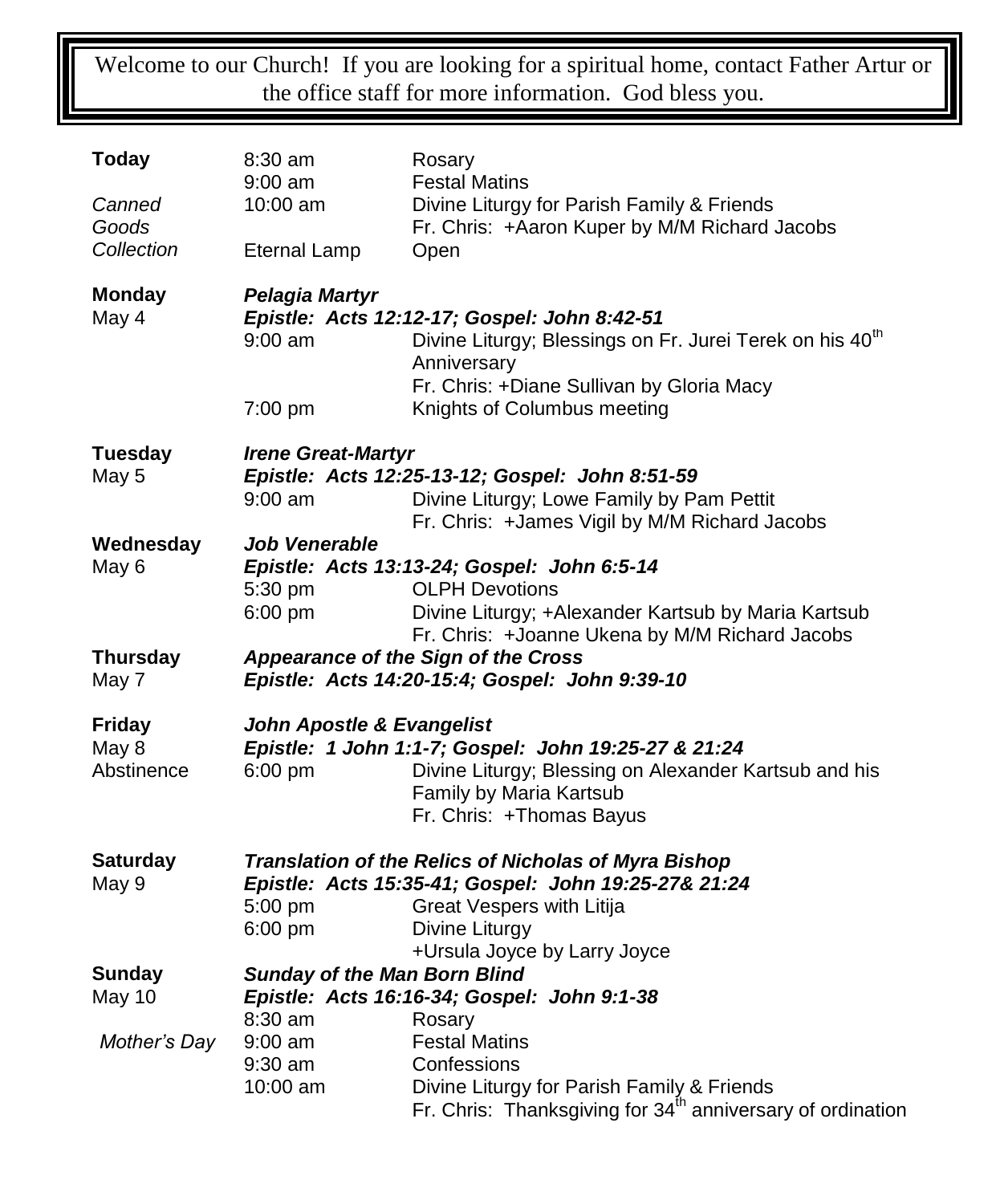### *Physician and Help of those in sickness, Redeemer and Savior of the infirm; O Master and Lord of all, grant healing to your servants. Be clement, show mercy to those who have sinned much, and deliver them, O Christ, from their Iniquities, that they may glorify Your might divine!*

Fr. Julian Gnall Fr. Anthony Romero



Roy Smith Sven & Barbara Svensson Michele Koetter Abraham Haddad Lillian Murphy Stephen Horner Demetrius Yackanich Jenny Ford Marilyn Fore Robert Hasaka Frank & Martha Arden Pricilla Hughes Sharif Rabadi Katrina Anderson Alicia Wells

- Paola Terlaza Henry Zugger John & Margie Disque Phillip Fall Walter Jakymiw Olga Bodnar Frances Brannan John Deflice Kristoff Rajala Jordan Smith Marge Merrills Theresa Doherty Maggie Batsel Bob O'Loughlin
- Carla Matthes Laura Dominguez Robert Zadel Joseph Koetter Mary Nell Preisler Jackie De Paolis Donny Terry Mary Murphy Lorraine Hubbell Quintin Santamaria & Family Heather Mattax Larry Bennett William Frank

*Prayers in honor of and to the Blessed Virgin are a powerful weapon against sin, and for healing.* 

**The Glorious Mysteries of the Rosary are now said every day through All Saints' Sunday (June 3 this year).** As we sing in the Easter Irmos: "Rejoice in the Resurrection of your Son!"

*If you recite the Rosary at home, please offer these intentions, and join us on Sunday at 8:30 am.*

## *Intentions of the Rosary*

 **st Decade:** Help for persecuted Catholics, especially in communist and Islamic states 2<sup>nd</sup> Decade: Spiritual and physical growth of our parish and the Byzantine Catholic Church **rd Decade**: Increase in vocations to priesthood, diaconate, and consecrated life to serve the Byzantine Catholic Church **th Decade**: Repose of the souls who have no one praying for them **th Decade**: Healing of the sick in body, mind and soul

# *Holy Father's Intentions for May*

**Universal**: Care for the suffering—That, rejecting the culture of indifference, we may care for our neighbors who suffer, especially the sick and the poor.

**Evangelization**: Persecuted Christians—That persecuted Christians may feel the consoling presence of the Risen Lord and the solidarity of all the Church

*Those who recite the Akathist to the Mother of God or the Rosary receive a partial indulgence when they do so in private, plenary indulgence when they do so as a group*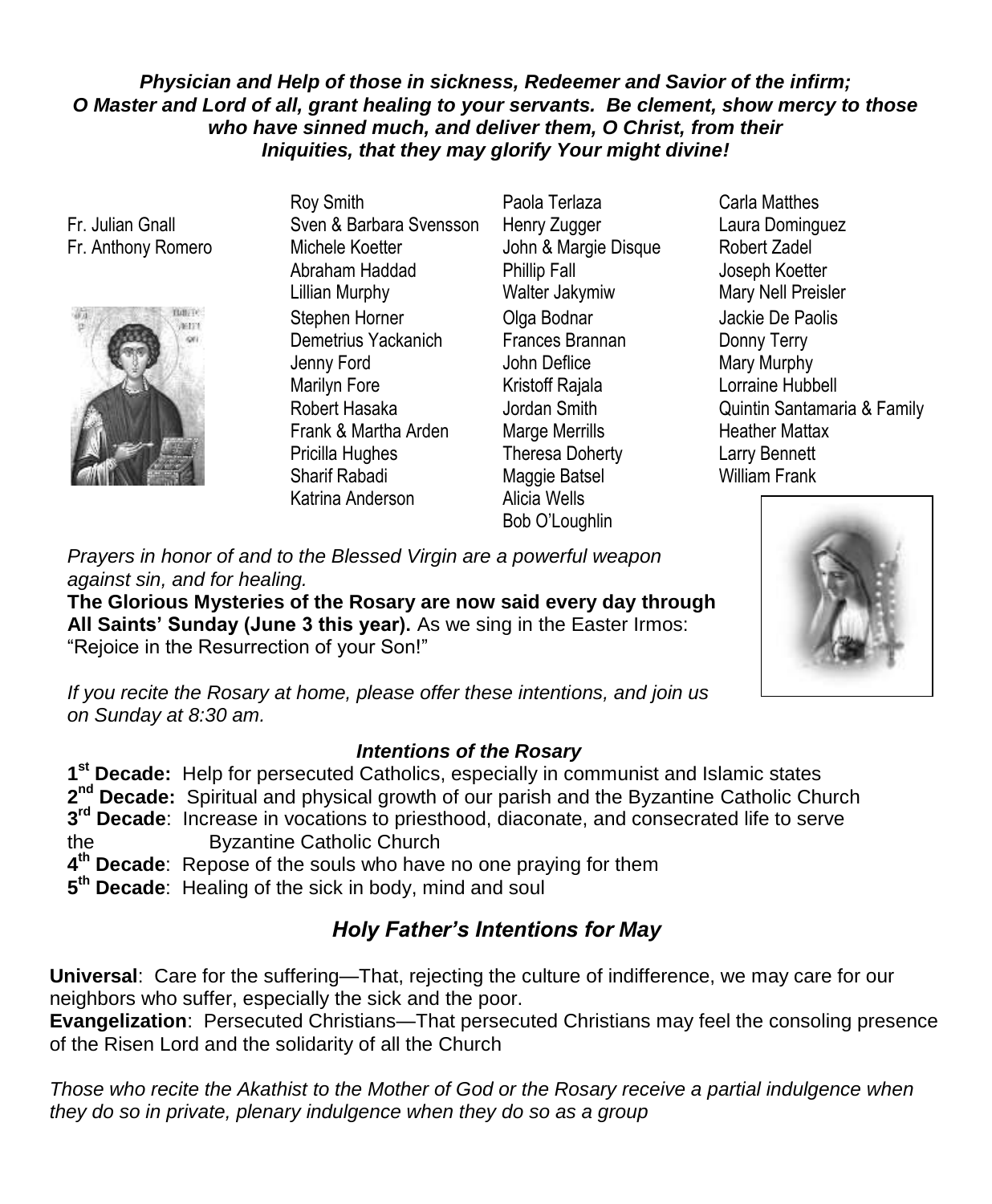

**THEOSIS** *Thursday, May 14 6 pm--potluck dinner 7 pm--Bible Study*

**VOCATION ICON** *Today: Bonham/Chavez Next Sunday: Donlin*



## **Next Sunday, May 10, is Mothers' Day**.

It is also the only fund-raiser for Birthright, which will distribute carnations that day in Catholic churches in New Mexico. Birthright supports pregnant women who were at risk for abortions but who choose to save their babies' lives.

Birthright not only helps with prenatal care but also baby items from formula to clothing, and support for the mothers in helping them to find work, day-care, and families. Please plan now to be generous - for one flower all that they ask is \$1 donation.

#### **Catholic Home Mission Collection!**

Last Sunday there was the collection for the Catholic Home Mission. This is a USCCB collection whose goal is to support local 'missionary" dioceses/eparchies in the USA.

Our Eparchy is listed as a missionary eparchy, and we benefit annually from this collection—usually \$38,000! If you forgot your envelope, you can drop it in next Sunday's collection. Thank you for your generosity!

|      | I DATF I RFADFR    | TROJCA                   | GREETER      | COUNTER | <b>HOST</b> |
|------|--------------------|--------------------------|--------------|---------|-------------|
| 5/10 | <b>Brook Jilek</b> | <b>Christy Talamante</b> | Samia Rabadi | Open    | Open        |

# **Barbara's Hall Report:**

A real spring fest for all with fresh fruit, bagels and cream cheese. Thank you to Cindy Loescher and Carla Sankel for hosting this social.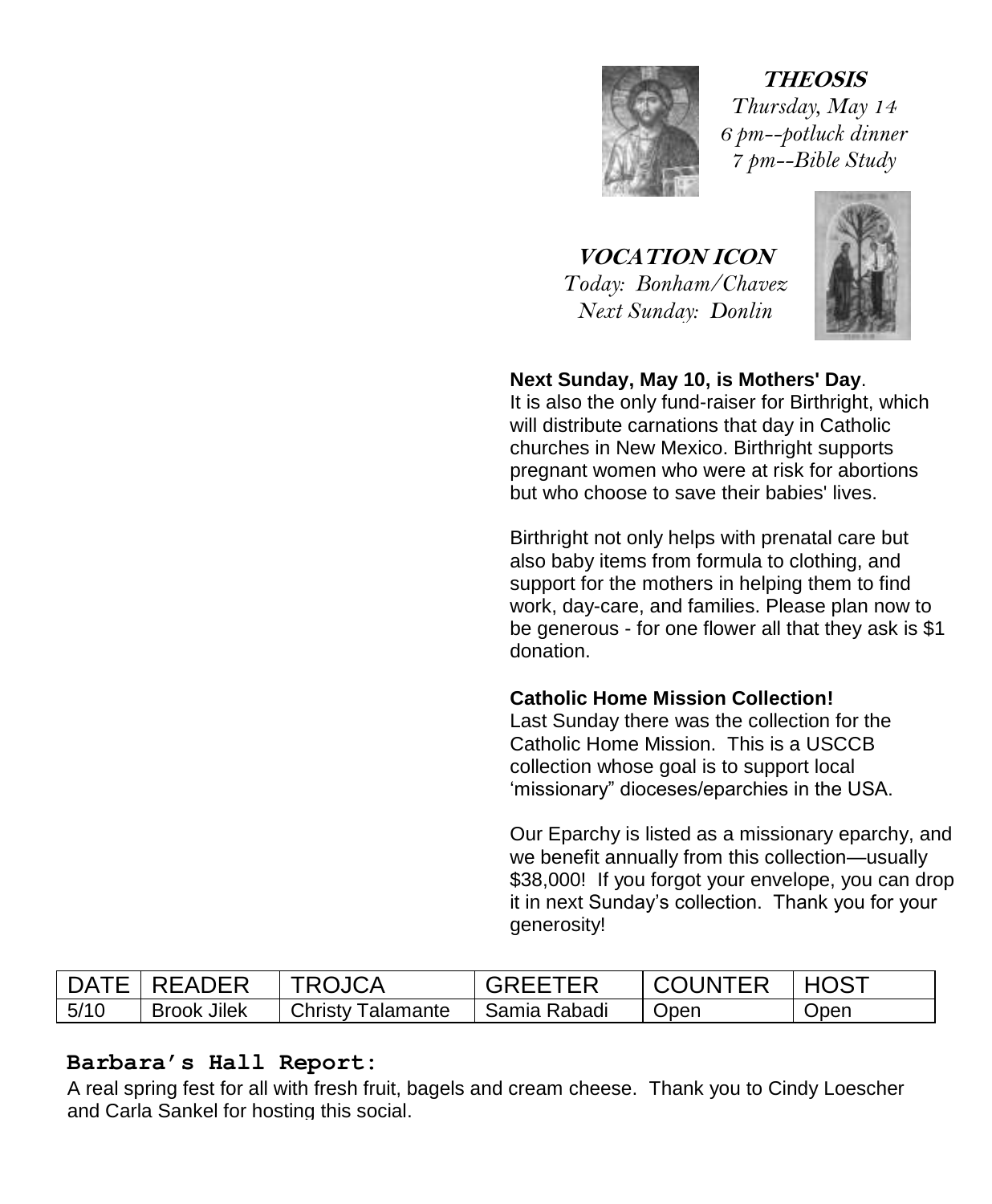#### **Myrrh-Bearers Retreat Mark Your Calendars Now And don't forget to Register!**

"Women, be heralds of the Good News!" is the call to all women of this parish to participate in this year's Myrrh-bearers Retreat at the Franciscan Renewal Center in Scottsdale, AZ from Friday, June 26<sup>th</sup> to Sunday, June 28<sup>th</sup>.

The theme is Myrrh-bearers—Women of Faith with a focus on Heart to Heart Evangelization! The retreat is for girls 7-11 years, teen girls from 12-17 and for women 18+ years. Costs range from \$75 to \$175 per person based on track and room accommodations. Registration forms are available on the table at the entrance to the church or in the office.

### **Back by popular demand** – the 2<sup>nd</sup> "OLPH Ladies Tea" will be held at the church on Saturday, May 16 at 2pm. **Example 20 at all those interested in the pre-planning in the pre-planning in the p**

All OLPH ladies are invited! This includes little ladies ages 7 and up who are excited to attend tea and talk with the other women of the community.

Like last time, please bring your own tea cup. We will provide a variety of teas to please everyone's palette, but feel free to bring some of your own to share. If possible, please bring a finger food or baked good.

Call Jana Brewer at 271-0119 or Rafael Plut at 298-3060 if there are questions. Mark your calendars now!

**The next meeting** of the OLPH Women's Book Group will be Saturday, June 13th from 10 am to Noon. We will share a potluck brunch and group discussion at Cindy Loescher's house. The book we will be discussing is "The Reed of God" by Caryll Houselander (Catholic author) on the subject of the Virgin Mary [Holy Theotokos].

#### *Reed of God overview*:

Through beautiful prose and inspiring meditations, Caryll Houselander depicts the intimately human side of Mary, Mother of God, as an empty reed waiting for God's music to be played through her.

Lovingly bringing Our Lady down off her time-honored, ancient pedestal, Houselander shares her insightful and beautiful vision of Mary on earth, Mary among us, Mary as a confused but trusting teenager whose holiness is flowered with her eternal "Yes." With profound theological teachings and appealing imagery, The Reed of God is a spiritual classic.

The book is small but powerful, around 122 pages; is available on Amazon.com for around \$13. Contact Lara Davis @ 710-1181 for more information.

**OLPH Women's Retreat**: There will be a pre-planning meeting next Sunday for anyone interested in attending this retreat.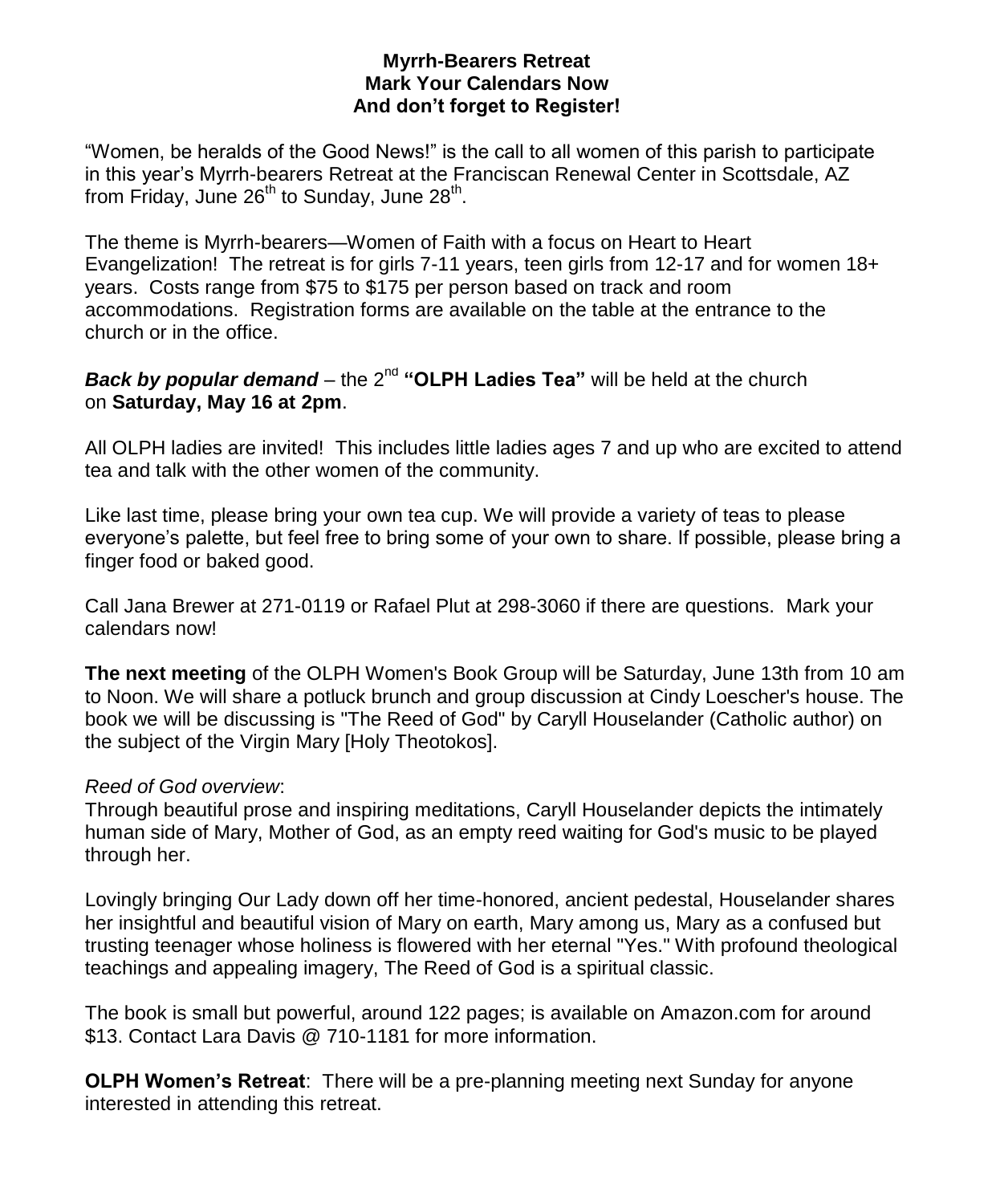**Our congratulations** to the Archdiocese of Santa Fe: His Holiness, Pope Francis, has appointed Bishop John C. Wester, of Salt Lake City, as the 12th archbishop of Santa Fe.

Archbishop-Elect Wester chairs the USCCB (United States Conference of Catholic Bishops) Committee on Communications. He is a member of the USCCB Committee on Catholic Education and the USCCB Catholic Education Foundation Advisory Board. He also serves as consultant for three USCCB Committees which are: 1) Ecumenical and Interreligious Affairs, 2) Laity, Marriage, Family Life & Youth, and 3) Migration. He has worked towards immigration reform on a local, national, and international level.

His National Memberships include being a Board Member of Catholic Relief Services; on the Board of Trustees of the Mexican American Catholic College in San Antonio; Episcopal Advisor for the National Association of Catholic Chaplains; Episcopal Moderator of the National Association for Lay Ministers; as well as a member of the Board of Trustee for Saint Patrick Seminary and University in Menlo Park, California.

May God grant his high-priestly servant archbishop-elect John, peace, health and happiness for many years!



May 9 - **St. Christopher** - this popular saint has been acclaimed as the protector of travelers since ancient times. All we know for certain is that he was known as a tall and strong man and a member of the Canaanites who converted to Christianity in the fourth century. His legend says that while seeking to serve the greatest king on earth, a little boy asked the future saint to carry him on his shoulders across a river.

As the saint did so, the little boy's weight got heavier and heavier, and the exhausted ferryman was happy to deposit his little charge on the opposite bank. At this, the boy revealed Himself to be Jesus Christ, the King of the Universe, Who carried the sins of the world. Christ told him that now he would be named Christ-carrier, or Christopher. The divine Child told Christopher to thrust his traveler's staff into the ground, and it bloomed into a big tree, which is why his staff is always shown with green leaves on it.

The practice of painting St. Christopher and Jesus by town gates or on the last house on the road leading out of a town were based on the saying that if you saw St. Christopher, all would be well. This was later translated into the practice of wearing or displaying medals of the saint as patron of travelers.

While the Roman Church did drop his feast day along with many other ancient saints of whom little was known back in the 1960s, he remains a saint in good standing. Every baptized Christian should be a Christ-carrier, as people who reveal Jesus to the world.